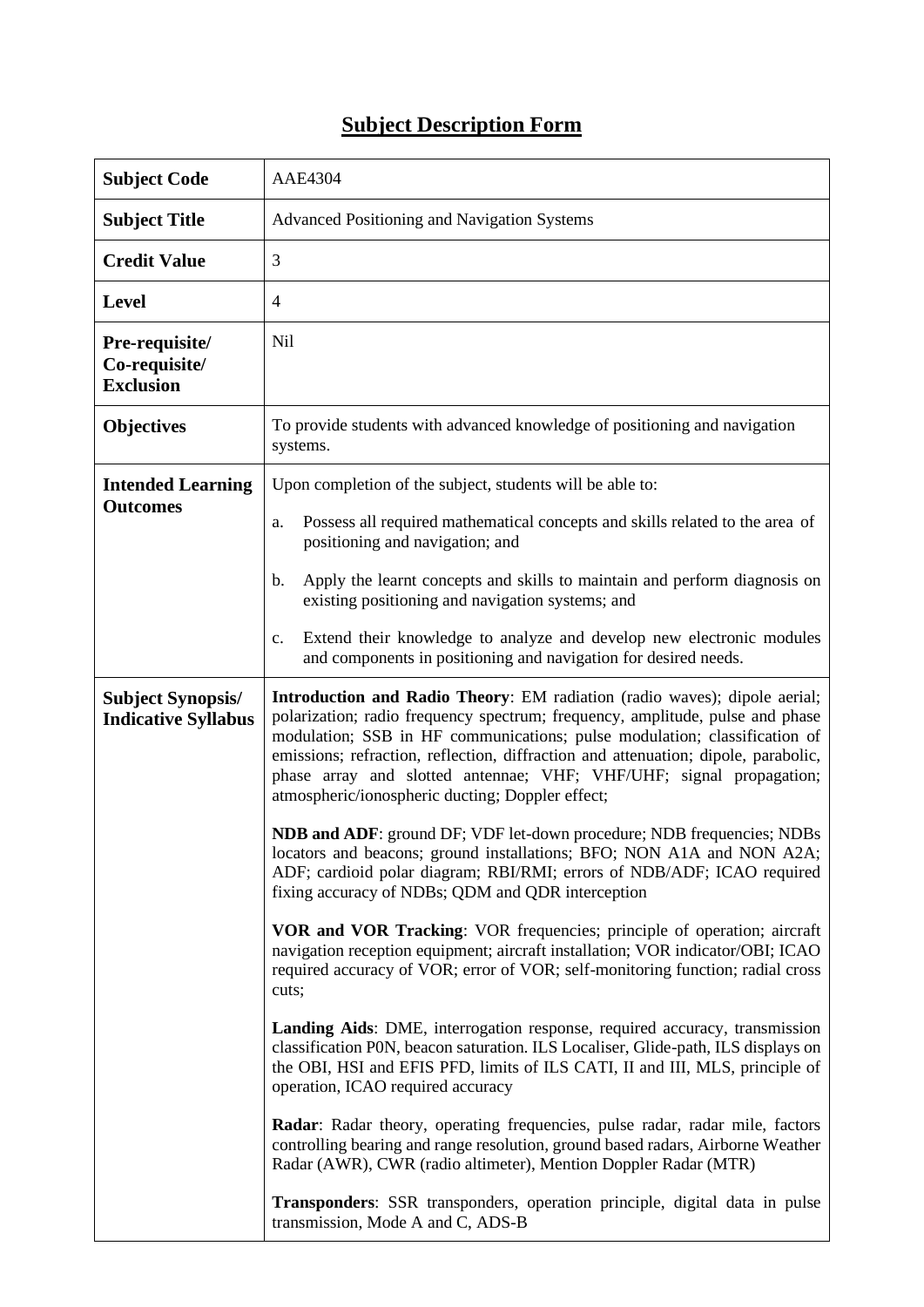|                                                                                             | Area Navigation Systems (RNAV), FMS & EFIS: ICAO Annex 11; B-RNAV<br>and P-RNAV; operation of basic RNAV; limitations of B-RNAV; RNP;<br>FMC/FMS operation; internal database content and structure; FMS set-up<br>procedure; EFIS system; recognise and interpret glass cockpit displays; failure<br>warnings; SEI                                                                                                                                                                                                                                                       |                   |                                                      |   |              |  |
|---------------------------------------------------------------------------------------------|---------------------------------------------------------------------------------------------------------------------------------------------------------------------------------------------------------------------------------------------------------------------------------------------------------------------------------------------------------------------------------------------------------------------------------------------------------------------------------------------------------------------------------------------------------------------------|-------------------|------------------------------------------------------|---|--------------|--|
|                                                                                             | Global Navigation Satellite Systems -FANS & RNAV Approaches: ICAO<br>required accuracy for GPS; GPS in ADS-B                                                                                                                                                                                                                                                                                                                                                                                                                                                              |                   |                                                      |   |              |  |
| <b>Teaching/Learning</b><br><b>Methodology</b>                                              | The teaching and learning methods include lectures/tutorial sessions,<br>1.<br>homework assignments, test, case study report and examination.                                                                                                                                                                                                                                                                                                                                                                                                                             |                   |                                                      |   |              |  |
|                                                                                             | 2.<br>The continuous assessment and examination are aimed at providing students<br>with integrated knowledge required for positioning and navigation.                                                                                                                                                                                                                                                                                                                                                                                                                     |                   |                                                      |   |              |  |
|                                                                                             | Technical/practical examples and problems are raised and discussed in<br>3.<br>class/tutorial sessions.                                                                                                                                                                                                                                                                                                                                                                                                                                                                   |                   |                                                      |   |              |  |
|                                                                                             | Intended subject learning outcomes to<br>Teaching/Learning Methodology<br>be covered                                                                                                                                                                                                                                                                                                                                                                                                                                                                                      |                   |                                                      |   |              |  |
|                                                                                             |                                                                                                                                                                                                                                                                                                                                                                                                                                                                                                                                                                           |                   | a                                                    | b | $\mathbf{C}$ |  |
|                                                                                             | Lecture<br>1.                                                                                                                                                                                                                                                                                                                                                                                                                                                                                                                                                             |                   | ✓                                                    |   | ✓            |  |
|                                                                                             | Tutorial<br>2.                                                                                                                                                                                                                                                                                                                                                                                                                                                                                                                                                            |                   | ✓                                                    |   |              |  |
| <b>Assessment</b><br><b>Methods</b> in<br><b>Alignment with</b><br><b>Intended Learning</b> | Specific assessment<br>methods/tasks                                                                                                                                                                                                                                                                                                                                                                                                                                                                                                                                      | $\%$<br>weighting | Intended subject learning outcomes<br>to be assessed |   |              |  |
| <b>Outcomes</b>                                                                             |                                                                                                                                                                                                                                                                                                                                                                                                                                                                                                                                                                           |                   | a                                                    | b | $\mathbf c$  |  |
|                                                                                             | 1. Assignments                                                                                                                                                                                                                                                                                                                                                                                                                                                                                                                                                            | 20 %              | ✓                                                    | ✓ |              |  |
|                                                                                             | 2. Mid-term test                                                                                                                                                                                                                                                                                                                                                                                                                                                                                                                                                          | 30 %              |                                                      |   |              |  |
|                                                                                             | 3. Examination                                                                                                                                                                                                                                                                                                                                                                                                                                                                                                                                                            | 50 %              | ✓                                                    |   |              |  |
|                                                                                             | Total                                                                                                                                                                                                                                                                                                                                                                                                                                                                                                                                                                     | 100 %             |                                                      |   |              |  |
|                                                                                             | Explanation of the appropriateness of the assessment methods in assessing the<br>intended learning outcomes:                                                                                                                                                                                                                                                                                                                                                                                                                                                              |                   |                                                      |   |              |  |
|                                                                                             | <b>Overall Assessment:</b>                                                                                                                                                                                                                                                                                                                                                                                                                                                                                                                                                |                   |                                                      |   |              |  |
|                                                                                             | $0.5 \times$ End of Subject Examination + 0.5 $\times$ Continuous Assessment                                                                                                                                                                                                                                                                                                                                                                                                                                                                                              |                   |                                                      |   |              |  |
|                                                                                             | continuous assessment consists of three components: homework<br>The<br>assignments, test, and case study. They are aimed at evaluating the progress of<br>students study, assisting them in self-monitoring of fulfilling the respective<br>subject learning outcomes, and enhancing the integration of the knowledge learnt.<br>The examination is used to assess the knowledge acquired by the students for<br>understanding and analyzing the problems critically and independently; as well<br>as to determine the degree of achieving the subject learning outcomes. |                   |                                                      |   |              |  |